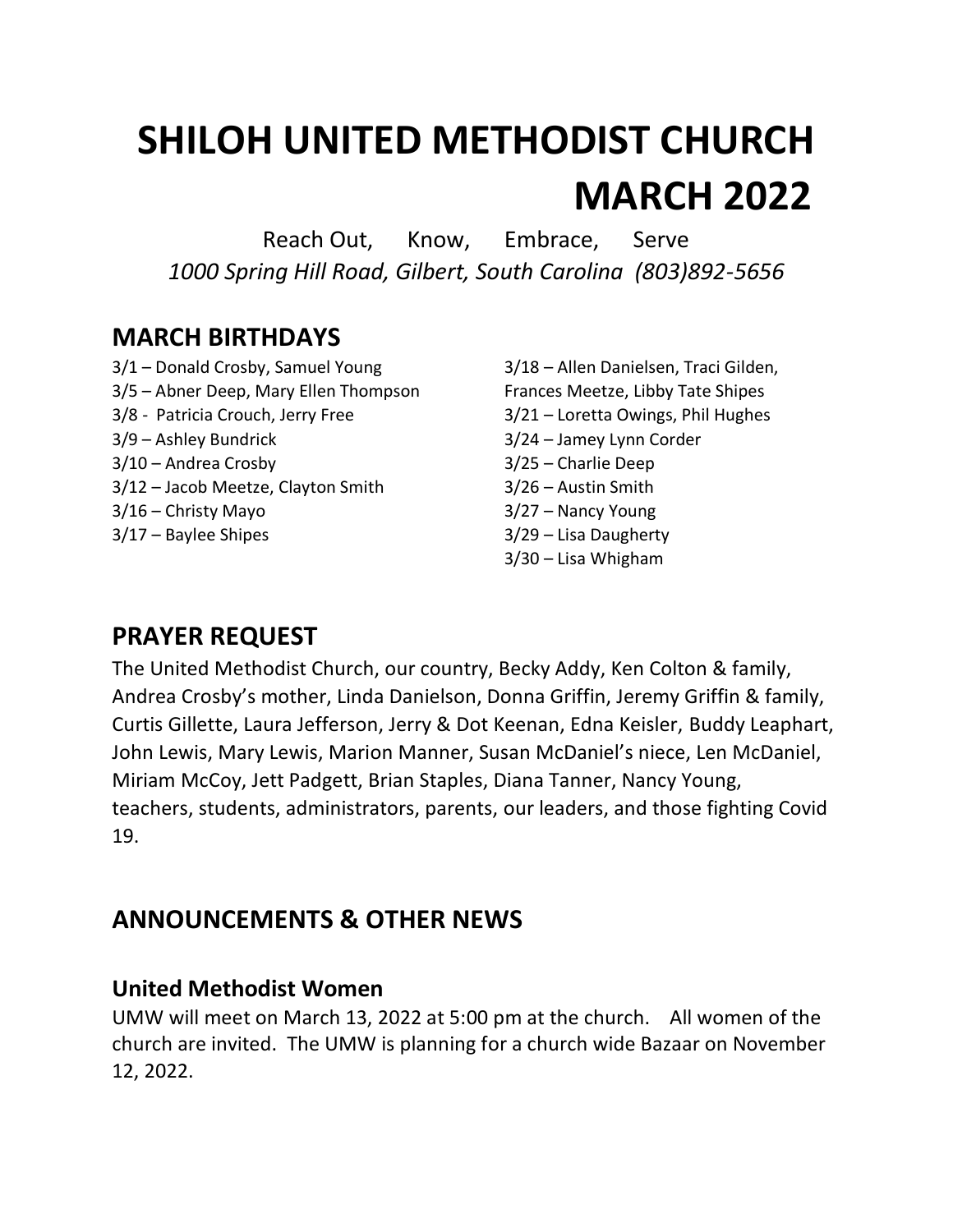## **Church Council**

Church council will meet on April 24, 2022 immediately following worship. Team leaders please be prepared to report on your committees. All committees and teams are asked to meet prior to the April meeting. Please forward reports electronically to Dee Dee Chewning and Mary Baker prior to the April meeting.

#### **Webmaster and Information Needed.**

The church web site is up [www.shilohumc.church](http://www.shilohumc.church/) and your help is needed. We still need a webmaster to make changes and additions as needed to the web-site (mostly add to the calendar). If you can navigate Facebook, you can navigate the web-site and make changes. We also need pictures from activities and events to post on Shiloh Facebook page and the web-site (please make sure you have permission to use). Information on any upcoming events and activities to be added to the calendar should be sent to Mary Baker at [eaddym799@aol.com](mailto:eaddym799@aol.com) or Pastor Angie at [ametheredge-erwin@umcsc.org.](mailto:ametheredge-erwin@umcsc.org)

#### **Church Sanctuary Improvements**

Church sanctuary improvements are well underway. The new ceiling tiles are in place, the back wall has been repainted, the carpet is on its way and new wiring for internet has been placed throughout our building. Thank you to Richard Smith for his many hours of supervision and on-site guidance throughout these improvements.

# **Boston Butt Sale Coming Soon – Just in Time for Mother's Day**

On May 7, 2022 we will hold another Shealy's BBQ Boston butt sale. These fully prepared, hot and ready, Boston butts will be available for sale until May 1, 2022. All sales will be prior to May 1, with pick up being from 9:00 am until 11:00 am on May 7, 2022, which is the day before Mother's Day. The selling price is \$40.00 each, with all proceeds going toward the building fund. Please see Mary, Gary or Clyde for tickets to sell and purchase. Don't forget these freeze well and Memorial Day is just around the corner, so order several.

# *MARY BAKER*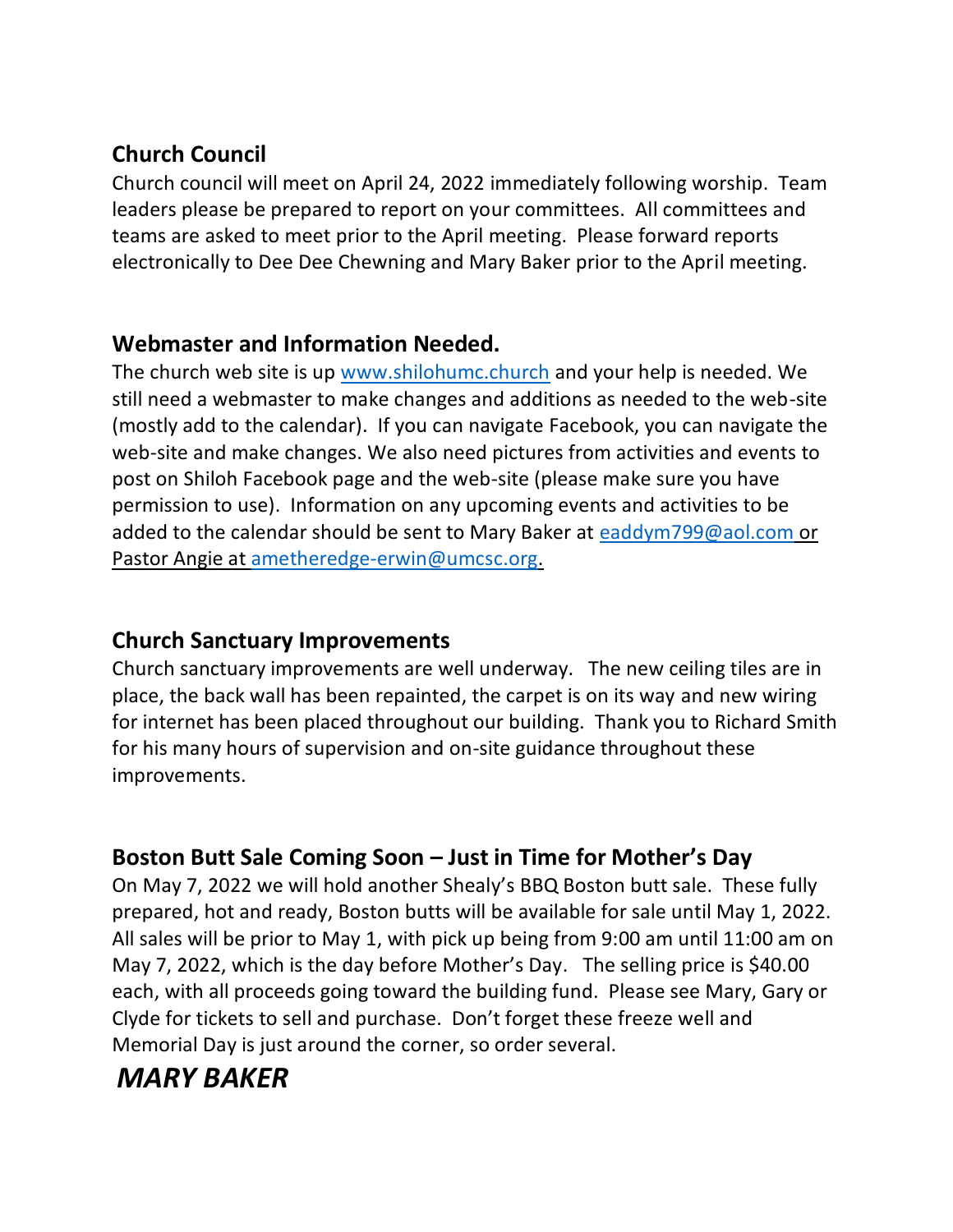#### **Salkehatchie Summer Camps**

Salkehatchie Summer Service on-line registration will open March 1. Only 14 camps are currently slated for this summer: Bamberg: July 9-16, Bishopville: June 25-July 2, Black Swamp (Hampton County): July 9-16, Chester: June 11-18, Clover: July 17-23, Columbia: July 16-23, Emerald City (Greenwood): July 16-23, Laurens: June 18-25, Newberry: July 17-22, North Augusta: July 16-23, Piedmont: June 25-July 2, Santee (Clarendon County): July 9-16, Union: June 18-25, Winyah Bay (Georgetown): June 11-18. With only 14 camps operating in the summer of 2022, it is anticipated that camps will fill up quickly, Registration is \$250/person, and anyone aged 14 and older is welcome, if they comply with the new protocols.

#### **From the Mission/Outreach Ministry**

#### **Local Food Pantry**

 We continue to collect non-perishable food items for the local food pantry to support families with food insecurity. Although they greatly appreciate the donation of all non-perishable food items, here are the items most needed: Canned Fruit Canned Soup Jelly or Jam Canned Green Beans Apple Sauce Powdered Mashed Potatoes Canned Beans Canned Corn Peanut Butter Rice Grits Spaghetti Pasta Sauce Canned Chicken Canned Tuna Cereal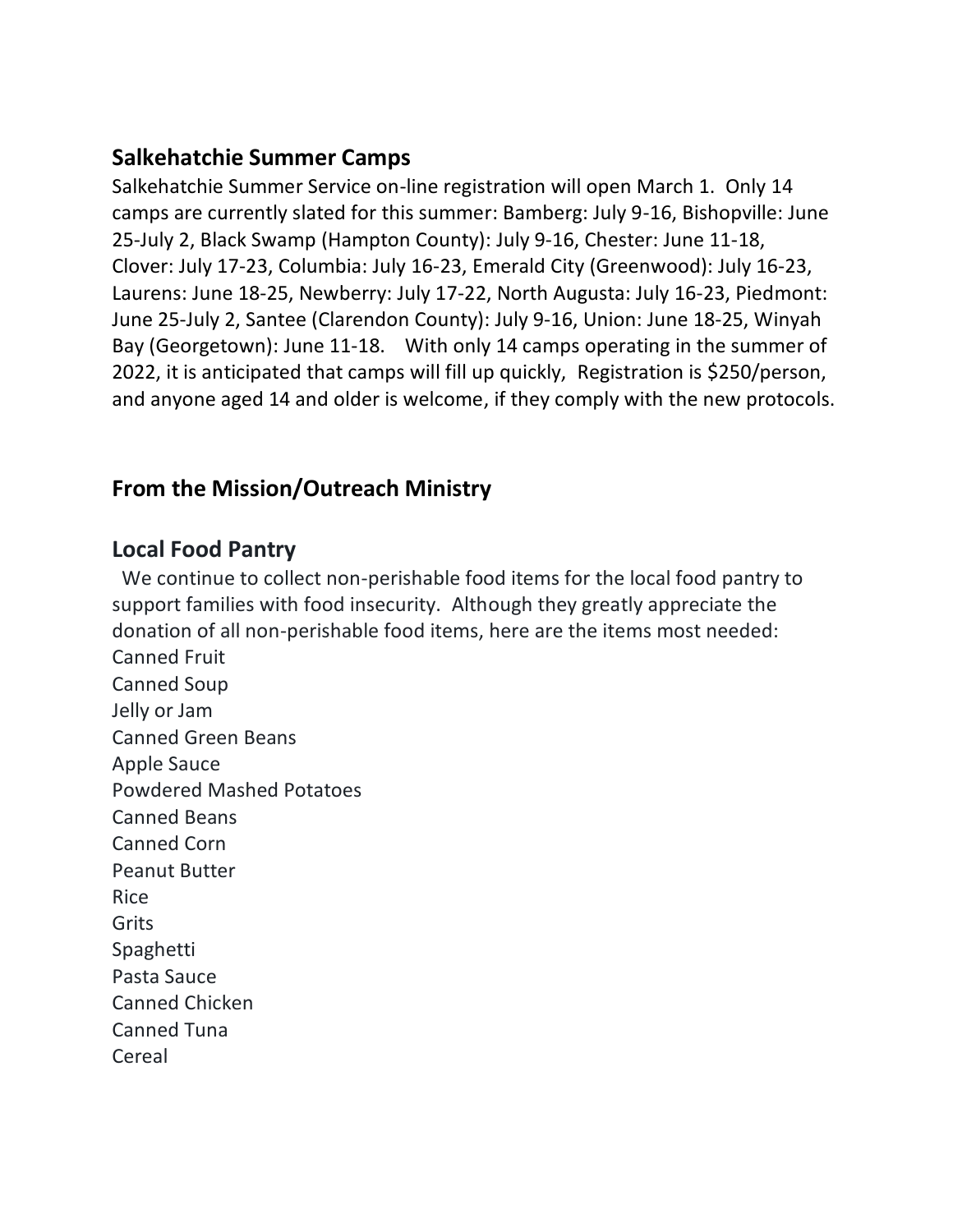**Gilbert Middle School** - We continue to provide individually packaged healthy snacks for GMS students with food insecurity. Here are some of the items requested: Granola Bars Protein Bars Fruit & Nut Bars Goldfish Crackers Cheese/Peanut Butter Crackers Trail Mix Apple Sauce BelVita Biscuits Mixed Nuts

#### **Easter Egg Hunt**

We are planning an Easter Egg Hunt for our Shiloh children as well as children throughout the community. It is scheduled for Saturday, April 9th at 11:00. We are looking for a handful of volunteers to help set up, organize the children, greet parents and welcome them to Shiloh, serve snacks after the hunt and clean up afterwards. If you are interested in volunteering to help, please or text Ann Milligan at 803-331-6252. Also, if you are willing to donate a dozen cookies, a jug of lemonade or a jug of sweet tea, that would be greatly appreciated.

Thank you for your continued support of Mission/Outreach activities. *Ann Milligan*